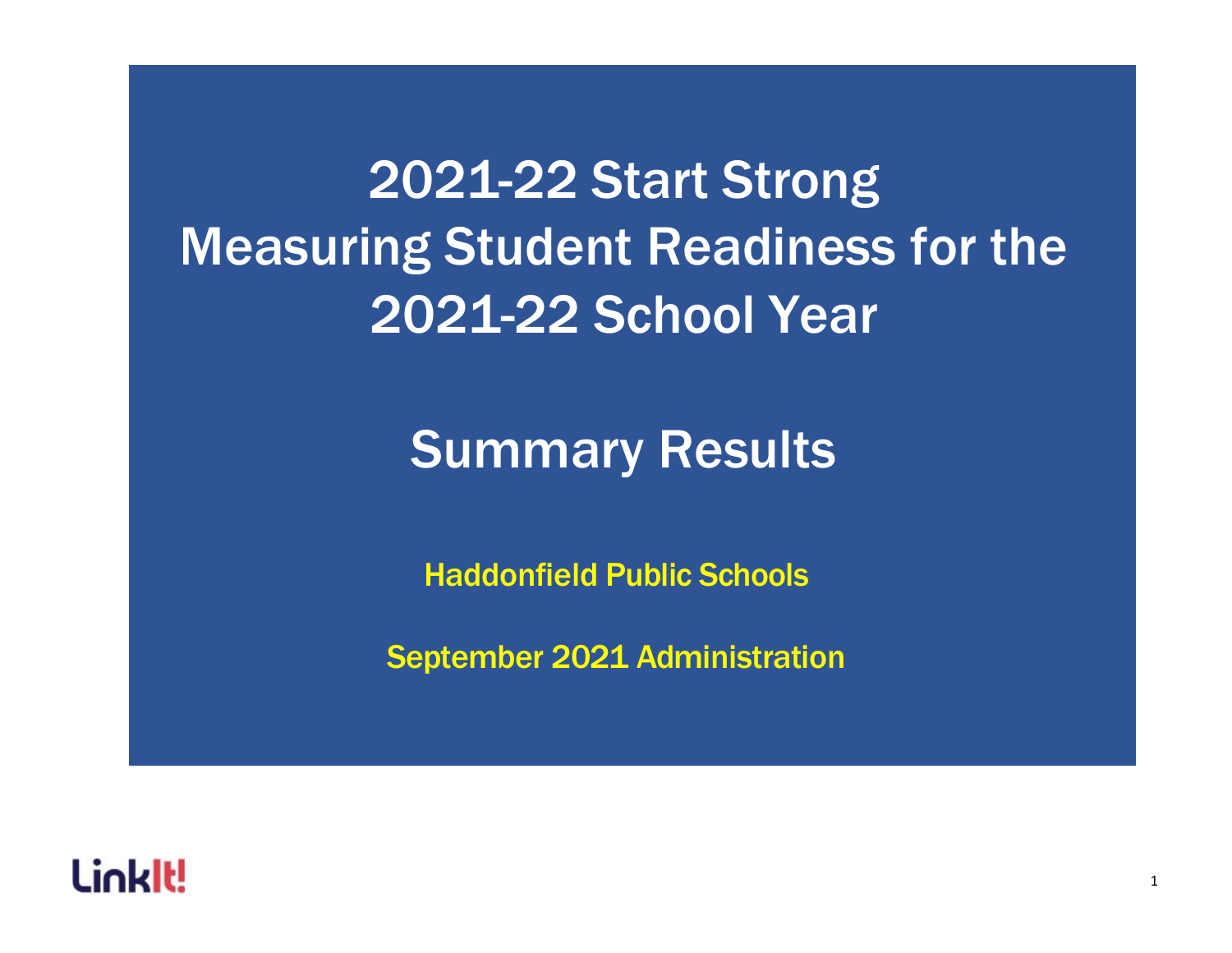#### 2021-22 Fall Start Strong

#### ELA/Language Arts – By Grade Level

|                   |               | <b>Support Levels</b> |            |                      |                     |                      |                     |  |  |
|-------------------|---------------|-----------------------|------------|----------------------|---------------------|----------------------|---------------------|--|--|
|                   |               | <b>Strong Support</b> |            |                      | <b>Some Support</b> |                      | <b>Less Support</b> |  |  |
|                   |               | <b>May be Needed</b>  |            | <b>May be Needed</b> |                     | <b>May be Needed</b> |                     |  |  |
|                   | <b>Total</b>  | (Level 1)             |            |                      | (Level 2)           |                      | (Level 3)           |  |  |
|                   | # students    | 2021-22<br>2021-22    |            | 2021-22              | 2021-22             | 2021-22              | 2021-22             |  |  |
| Grade             | <b>Tested</b> | # of students         | % of total | # of students        | % of total          | # of students        | % of total          |  |  |
| 4                 | 196           | 33                    | 17%        | 33                   | 17%                 | 130                  | 66%                 |  |  |
| 5                 | 213           | 8                     | 4%         | 32                   | 15%                 | 173                  | 81%                 |  |  |
| 6                 | 195           | 15                    | 8%         | 55                   | 28%                 | 125                  | 64%                 |  |  |
| $\overline{7}$    | 224           | 40                    | 18%        | 36                   | 16%                 | 148                  | 66%                 |  |  |
| 8                 | 186           | 22                    | 12%        | 29                   | 16%                 | 135                  | 73%                 |  |  |
| 9                 | 219           | 20                    | 9%         | 25                   | 11%                 | 174                  | 79%                 |  |  |
| 10                | 219           | 21                    | 10%        | 41                   | 19%                 | 157                  | 72%                 |  |  |
| <b>All Grades</b> | 1,452         | 159                   | 11%        | 251                  | 17%                 | 1,042                | 72%                 |  |  |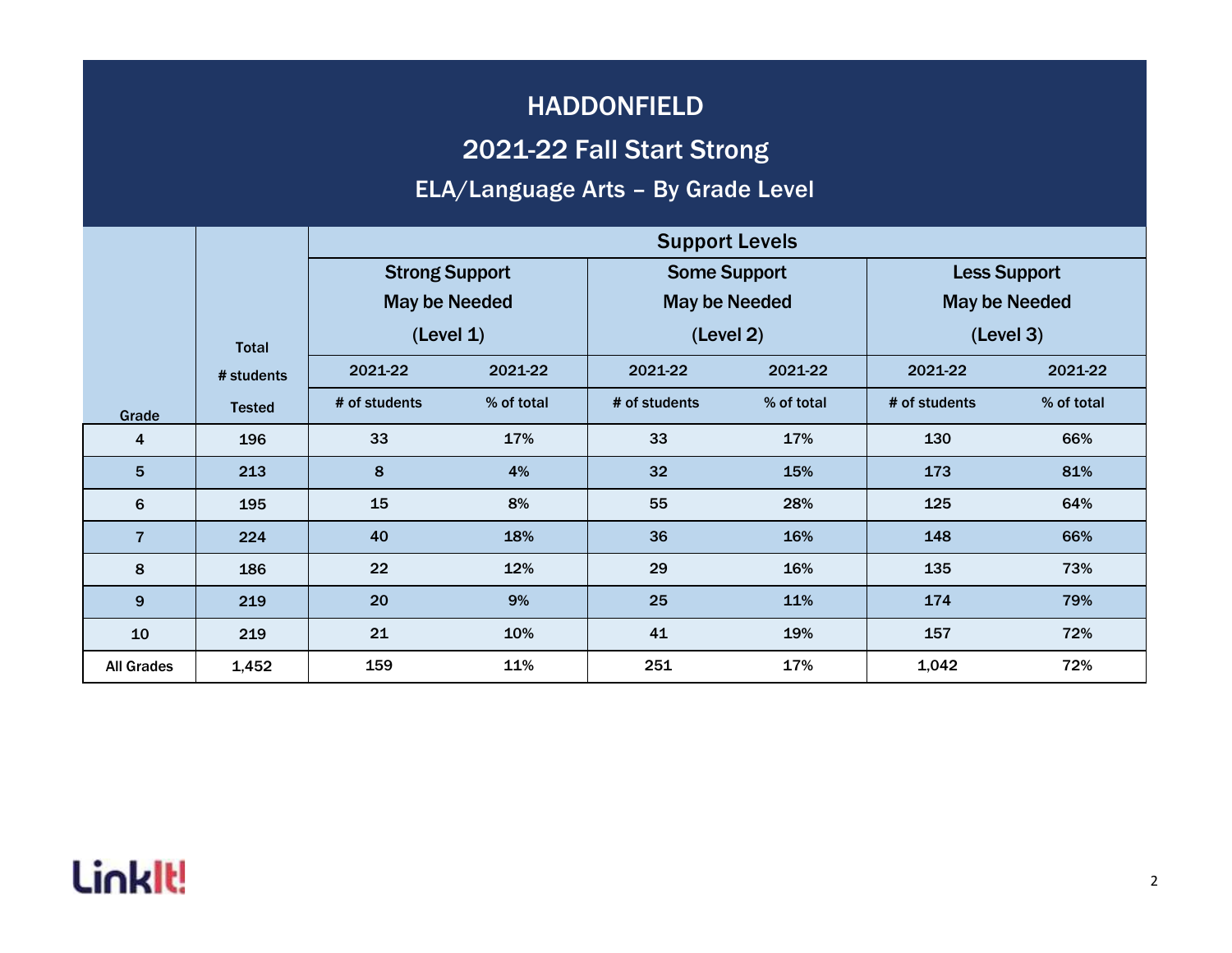2021-22 Fall Start Strong

ELA/Language Arts – By Grade Level

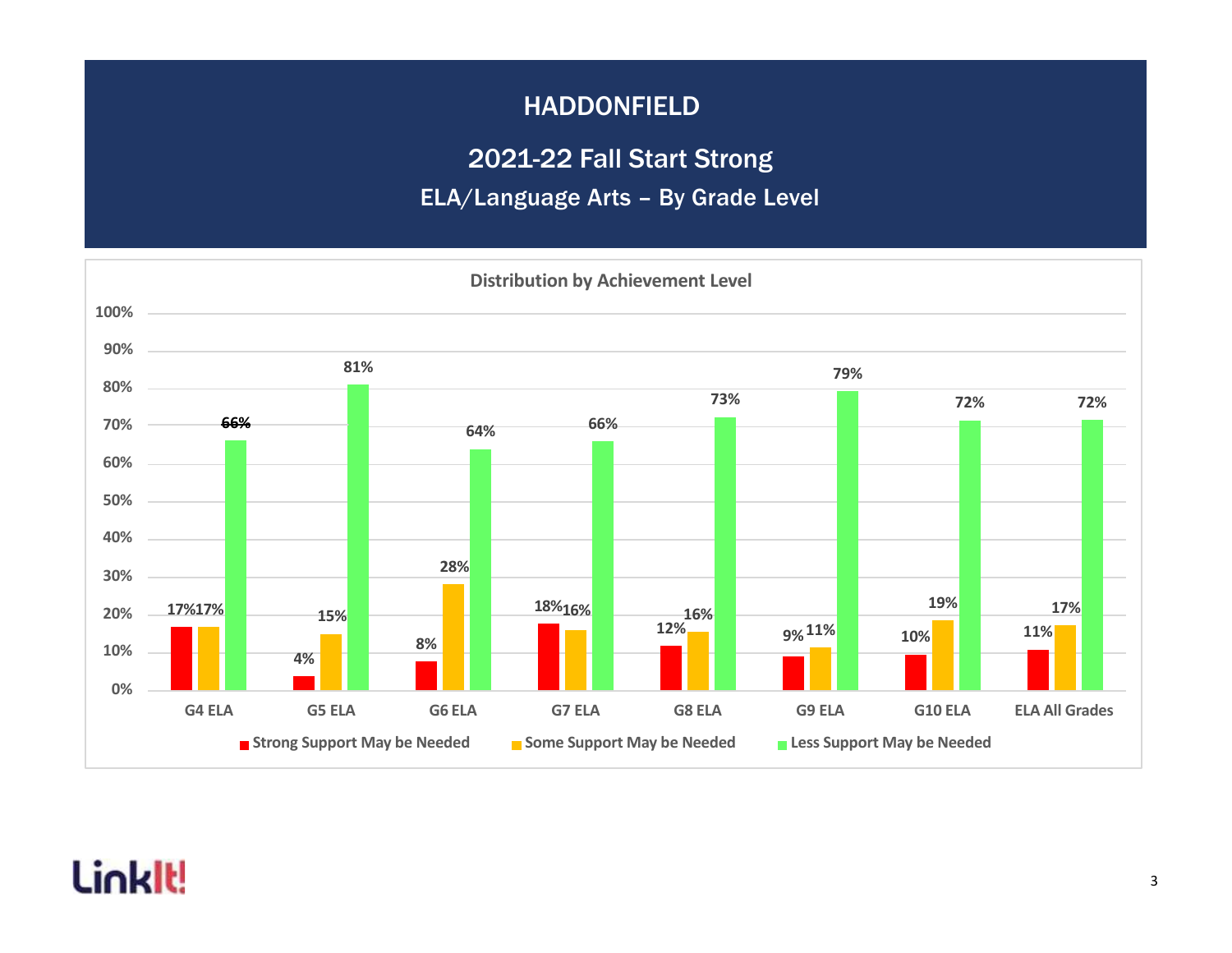#### 2021-22 Fall Start Strong

#### Mathematics – By Grade Level

|                   |               | <b>Support Levels</b> |            |                      |                     |               |                      |  |  |
|-------------------|---------------|-----------------------|------------|----------------------|---------------------|---------------|----------------------|--|--|
|                   |               | <b>Strong Support</b> |            |                      | <b>Some Support</b> |               | <b>Less Support</b>  |  |  |
|                   |               | <b>May be Needed</b>  |            | <b>May be Needed</b> |                     |               | <b>May be Needed</b> |  |  |
|                   | <b>Total</b>  | (Level 1)             |            | (Level 2)            |                     | (Level 3)     |                      |  |  |
|                   | # students    | 2021-22               | 2021-22    | 2021-22              | 2021-22             | 2021-22       | 2021-22              |  |  |
| Grade             | <b>Tested</b> | # of students         | % of total | # of students        | % of total          | # of students | % of total           |  |  |
| 4                 | 196           | 12                    | 6%         | 49                   | 25%                 | 135           | 69%                  |  |  |
| 5                 | 213           | 38                    | 18%        | 56                   | 26%                 | 119           | 56%                  |  |  |
| 6                 | 196           | 35                    | 18%        | 45                   | 23%                 | 116           | 59%                  |  |  |
| $\overline{7}$    | 193           | 33                    | 17%        | 74                   | 38%                 | 86            | 45%                  |  |  |
| 8                 | 90            | 22                    | 24%        | 41                   | 46%                 | 27            | 30%                  |  |  |
| Alg I (MS)        | 210           | 36                    | 17%        | 58                   | 28%                 | 116           | 55%                  |  |  |
| Alg $I(HS)$       | 228           | 142                   | 62%        | 76                   | 33%                 | 10            | 4%                   |  |  |
| Geo (MS)          | 44            | $\mathbf 0$           | 0%         | $\overline{2}$       | 5%                  | 42            | 95%                  |  |  |
| Geo (HS)          | 356           | 76                    | 21%        | 82                   | 23%                 | 198           | 56%                  |  |  |
| Alg II            | 430           | 48                    | 11%        | 100                  | 23%                 | 282           | 66%                  |  |  |
| <b>All Grades</b> | 2,156         | 442                   | 21%        | 583                  | 27%                 | 1,131         | 52%                  |  |  |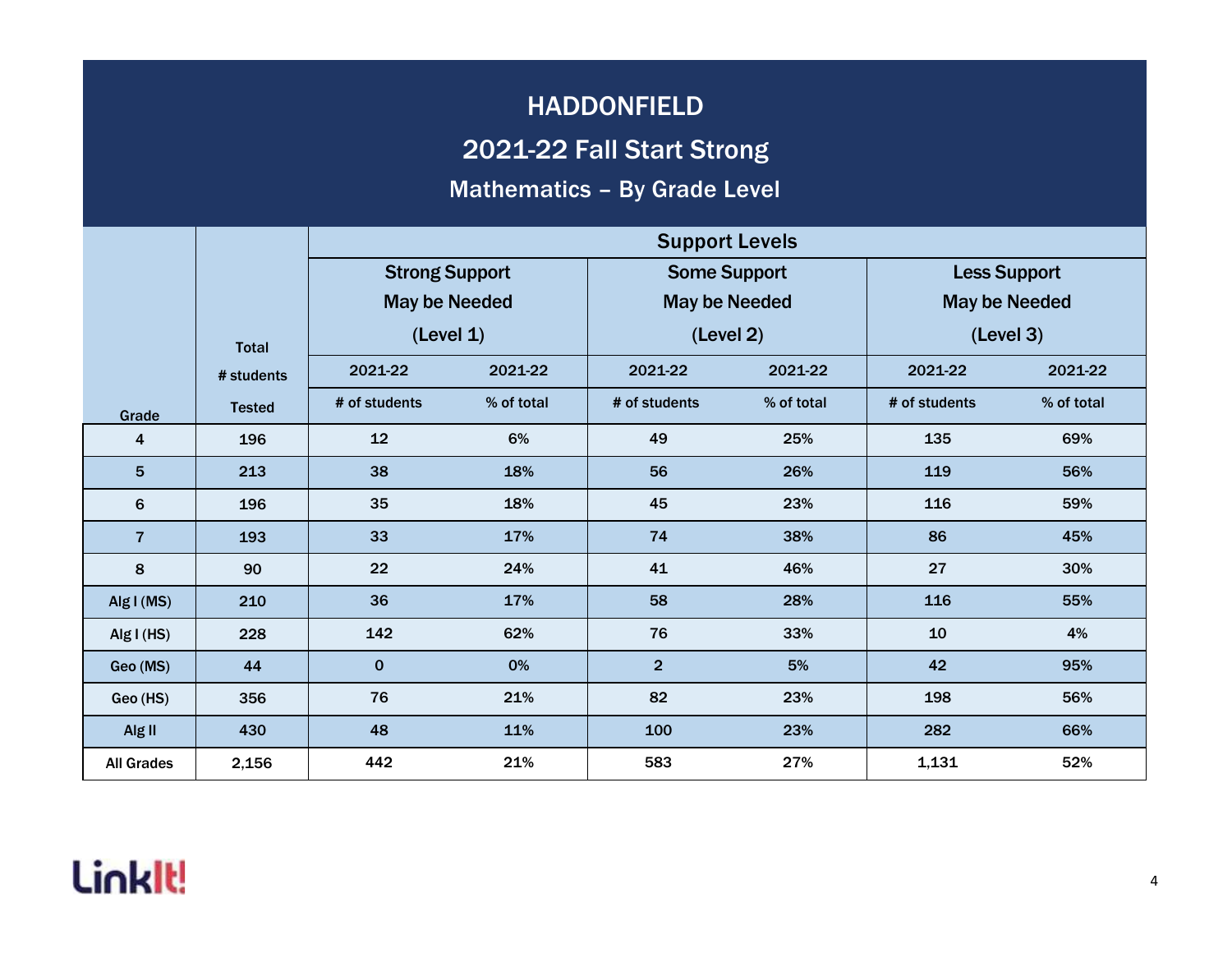### HADDONFIELD 2021-22 Fall Start Strong Mathematics – By Grade Level

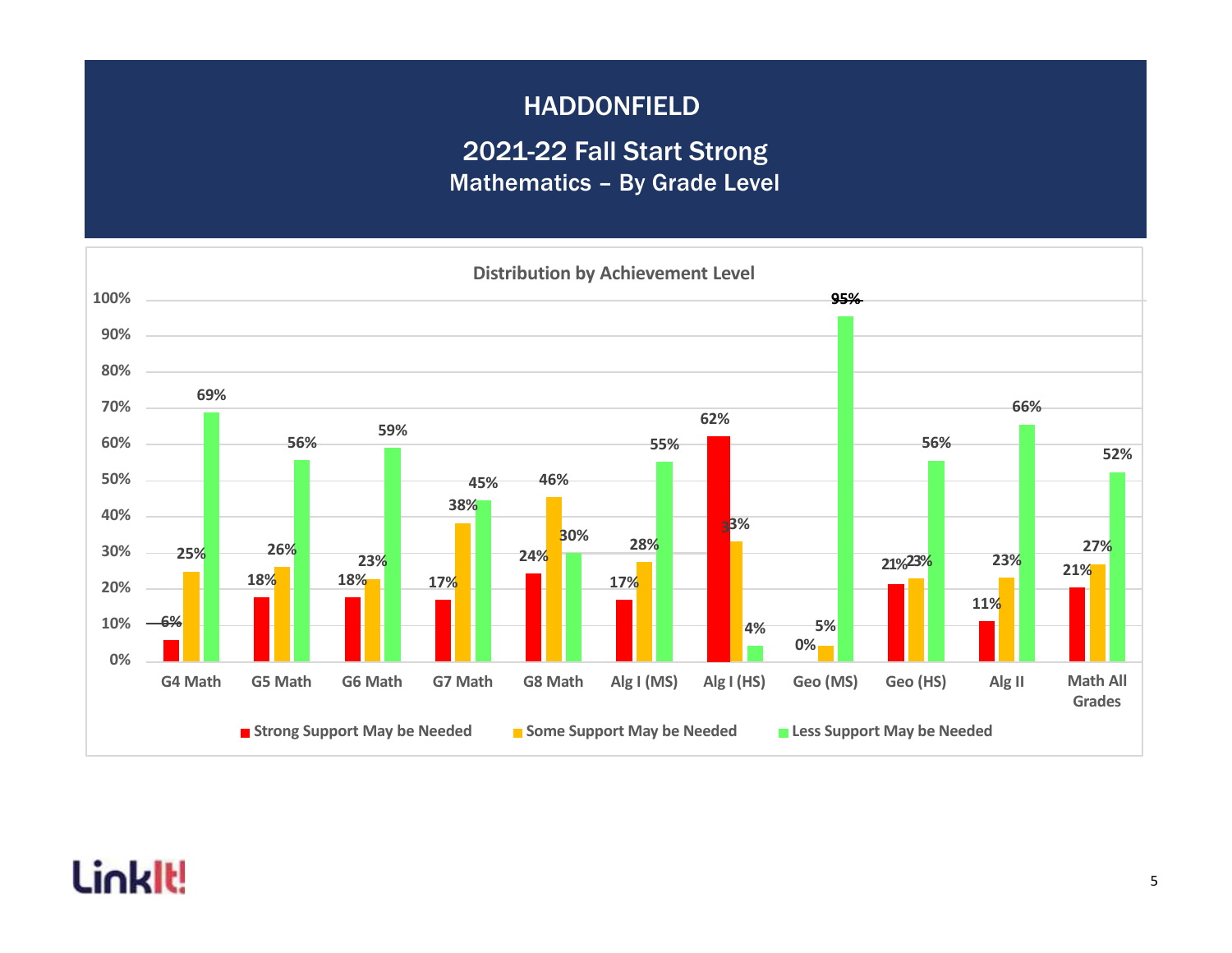| <b>HADDONFIELD</b><br>2021-22 Fall Start Strong<br><b>Science by Grade Level</b> |               |                                                                      |            |                     |            |               |                     |  |  |  |
|----------------------------------------------------------------------------------|---------------|----------------------------------------------------------------------|------------|---------------------|------------|---------------|---------------------|--|--|--|
|                                                                                  |               | <b>Support Levels</b>                                                |            |                     |            |               |                     |  |  |  |
|                                                                                  |               | <b>Strong Support</b>                                                |            | <b>Some Support</b> |            |               | <b>Less Support</b> |  |  |  |
|                                                                                  |               | <b>May be Needed</b><br><b>May be Needed</b><br><b>May be Needed</b> |            |                     |            |               |                     |  |  |  |
|                                                                                  | <b>Total</b>  | (Level 1)                                                            |            | (Level 2)           |            | (Level 3)     |                     |  |  |  |
|                                                                                  | # students    | 2021-22<br>2021-22                                                   |            | 2021-22             | 2021-22    | 2021-22       | 2021-22             |  |  |  |
| Grade                                                                            | <b>Tested</b> | # of students                                                        | % of total | # of students       | % of total | # of students | % of total          |  |  |  |
| 6                                                                                | 195           | 38                                                                   | 19%        | 78                  | 40%        | 79            | 41%                 |  |  |  |
| 9                                                                                | 219           | 46                                                                   | 21%        | 97                  | 44%        | 76            | 35%                 |  |  |  |
| 12                                                                               | 222           | 53                                                                   | 24%        | 63                  | 28%        | 106           | 48%                 |  |  |  |
| <b>All Grades</b>                                                                | 636           | 137                                                                  | 22%        | 238                 | 37%        | 261           | 41%                 |  |  |  |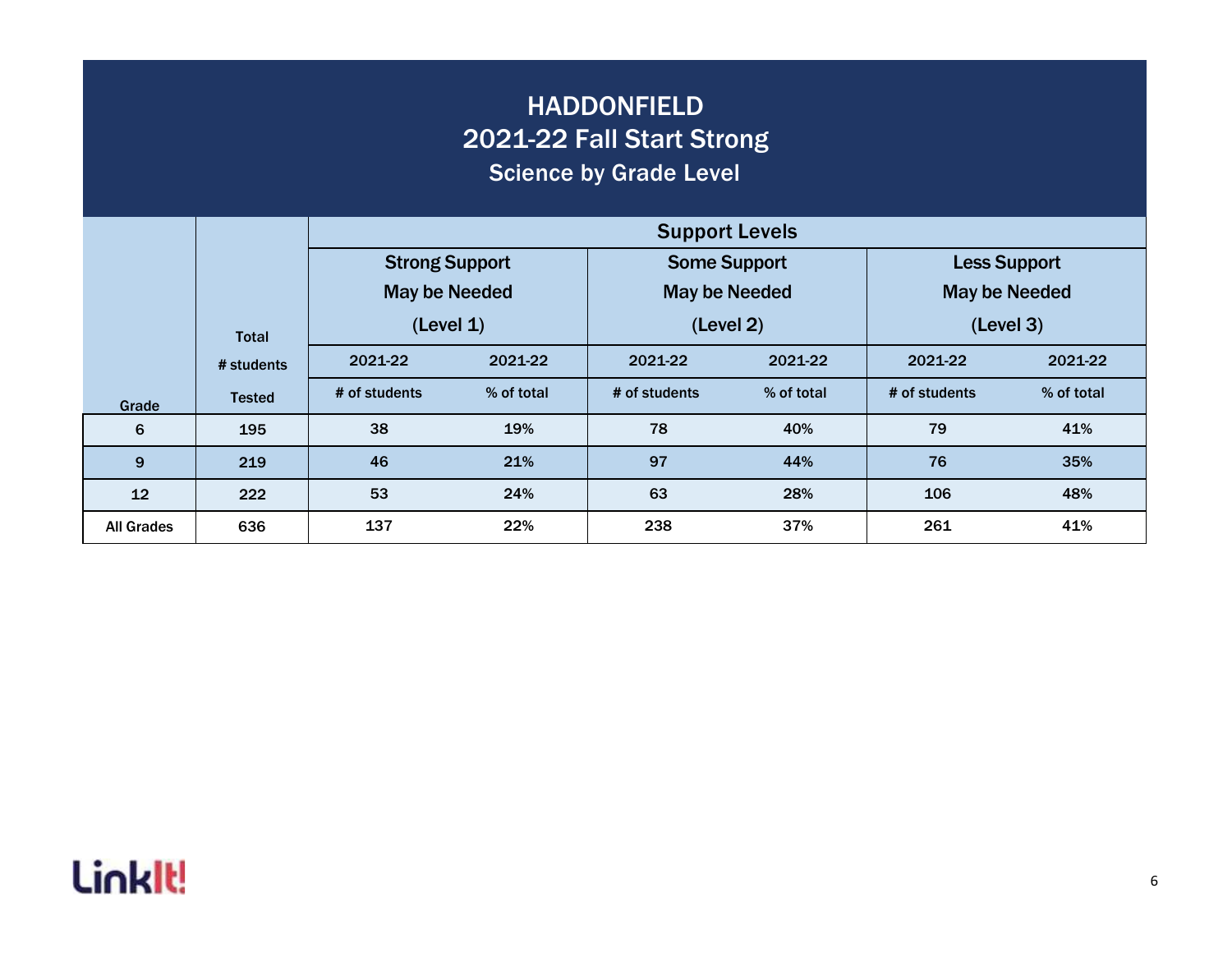### HADDONFIELD 2021-22 Fall Start Strong Science By Grade Level

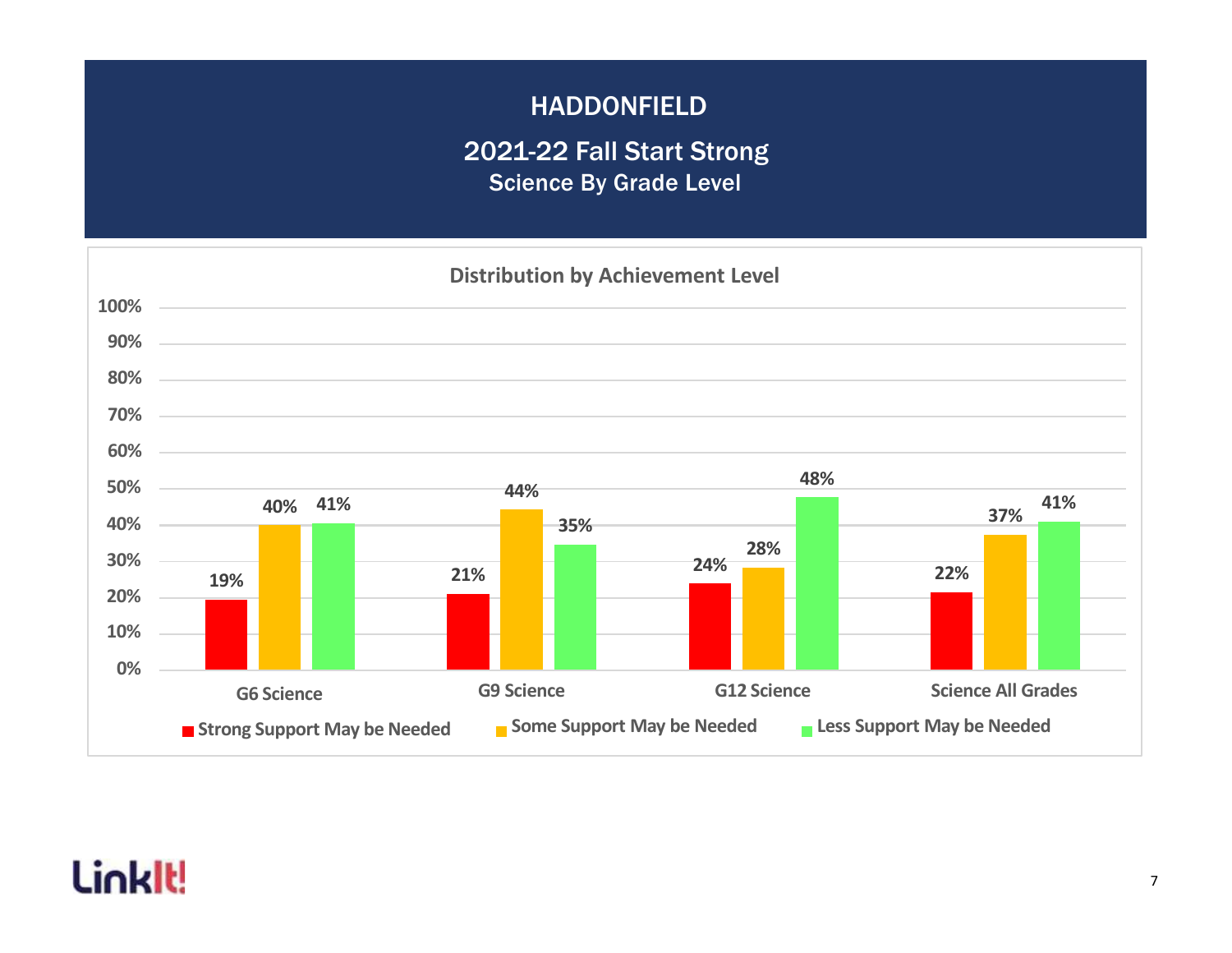#### 2021-22 Fall Start Strong ELA/Language Arts Grade 4 School Comparison

|                            |                            | <b>Support Levels</b>                                      |            |                                                          |            |                                                          |            |  |  |
|----------------------------|----------------------------|------------------------------------------------------------|------------|----------------------------------------------------------|------------|----------------------------------------------------------|------------|--|--|
|                            | <b>Total</b><br># students | <b>Strong Support</b><br><b>May be Needed</b><br>(Level 1) |            | <b>Some Support</b><br><b>May be Needed</b><br>(Level 2) |            | <b>Less Support</b><br><b>May be Needed</b><br>(Level 3) |            |  |  |
|                            |                            | 2021-22                                                    | 2021-22    | 2021-22                                                  | 2021-22    | 2021-22                                                  | 2021-22    |  |  |
| <b>School</b>              | <b>Tested</b>              | # of students                                              | % of total | # of students                                            | % of total | # of students                                            | % of total |  |  |
| J. Fithian Tatem ES        | 66                         | 11                                                         | 17%        | 11                                                       | 17%        | 44                                                       | 67%        |  |  |
| <b>Central ES</b>          | 76                         | 9                                                          | 12%        | 14                                                       | 18%        | 53                                                       | 70%        |  |  |
| <b>Elizabeth Haddon ES</b> | 54                         | 13                                                         | 24%        | 8                                                        | 15%        | 33                                                       | 61%        |  |  |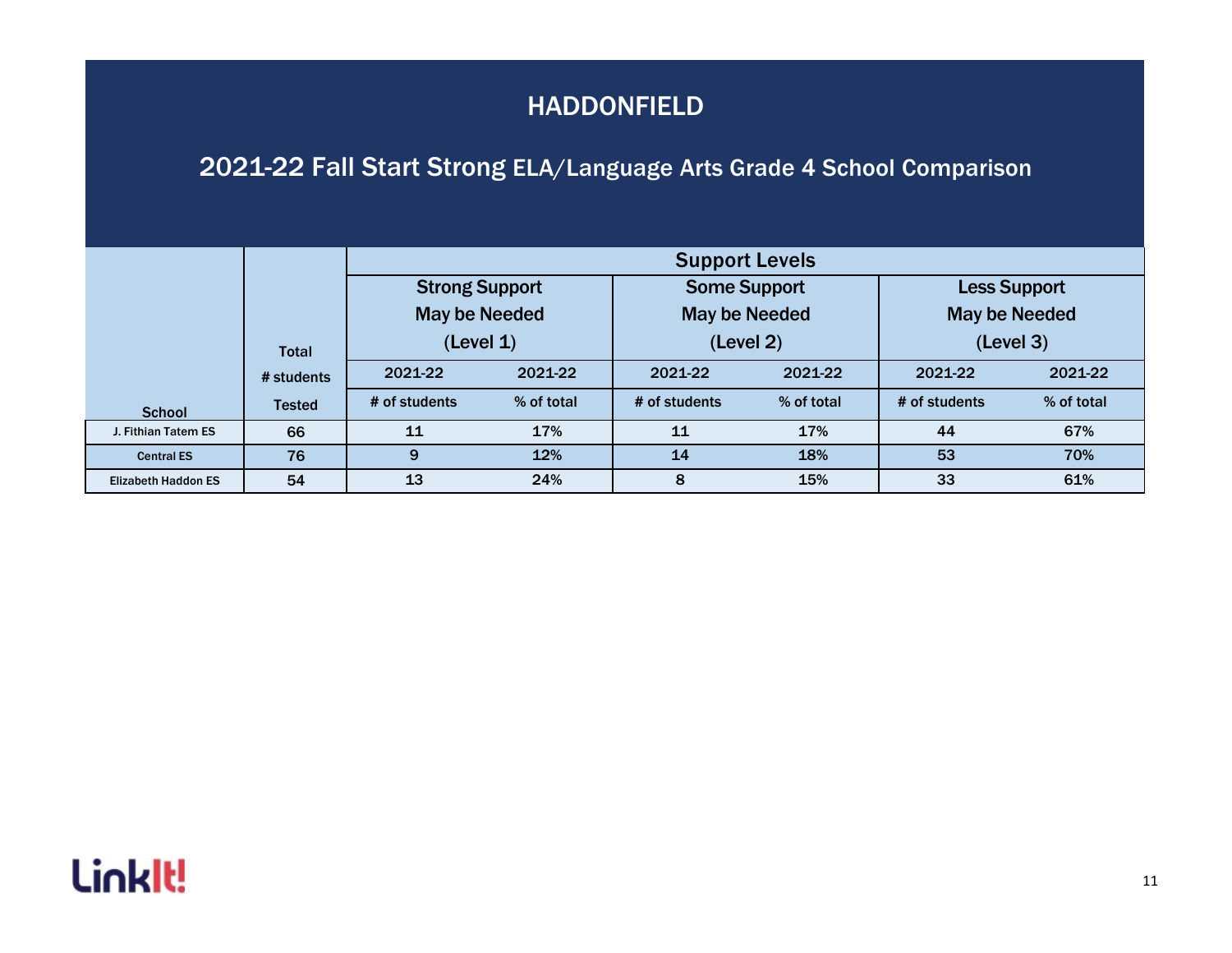#### 2021-22 Fall Start Strong

ELA/Language Arts Grade 5

#### School Comparison

|                            |               |                       |            | <b>Support Levels</b> |            |                      |            |
|----------------------------|---------------|-----------------------|------------|-----------------------|------------|----------------------|------------|
|                            |               | <b>Strong Support</b> |            | <b>Some Support</b>   |            | <b>Less Support</b>  |            |
|                            |               | <b>May be Needed</b>  |            | <b>May be Needed</b>  |            | <b>May be Needed</b> |            |
|                            | <b>Total</b>  | (Level 1)             |            | (Level 2)             |            | (Level 3)            |            |
|                            | # students    | 2021-22               | 2021-22    | 2021-22               | 2021-22    | 2021-22              | 2021-22    |
| <b>School</b>              | <b>Tested</b> | # of students         | % of total | # of students         | % of total | # of students        | % of total |
| J. Fithian Tatem ES        | 72            |                       | 4%         | 12                    | 17%        | 57                   | 79%        |
| <b>Central ES</b>          | 77            |                       | 1%         | 11                    | 14%        | 65                   | 84%        |
| <b>Elizabeth Haddon ES</b> | 64            | 4                     | 6%         | 9                     | 14%        | 51                   | 80%        |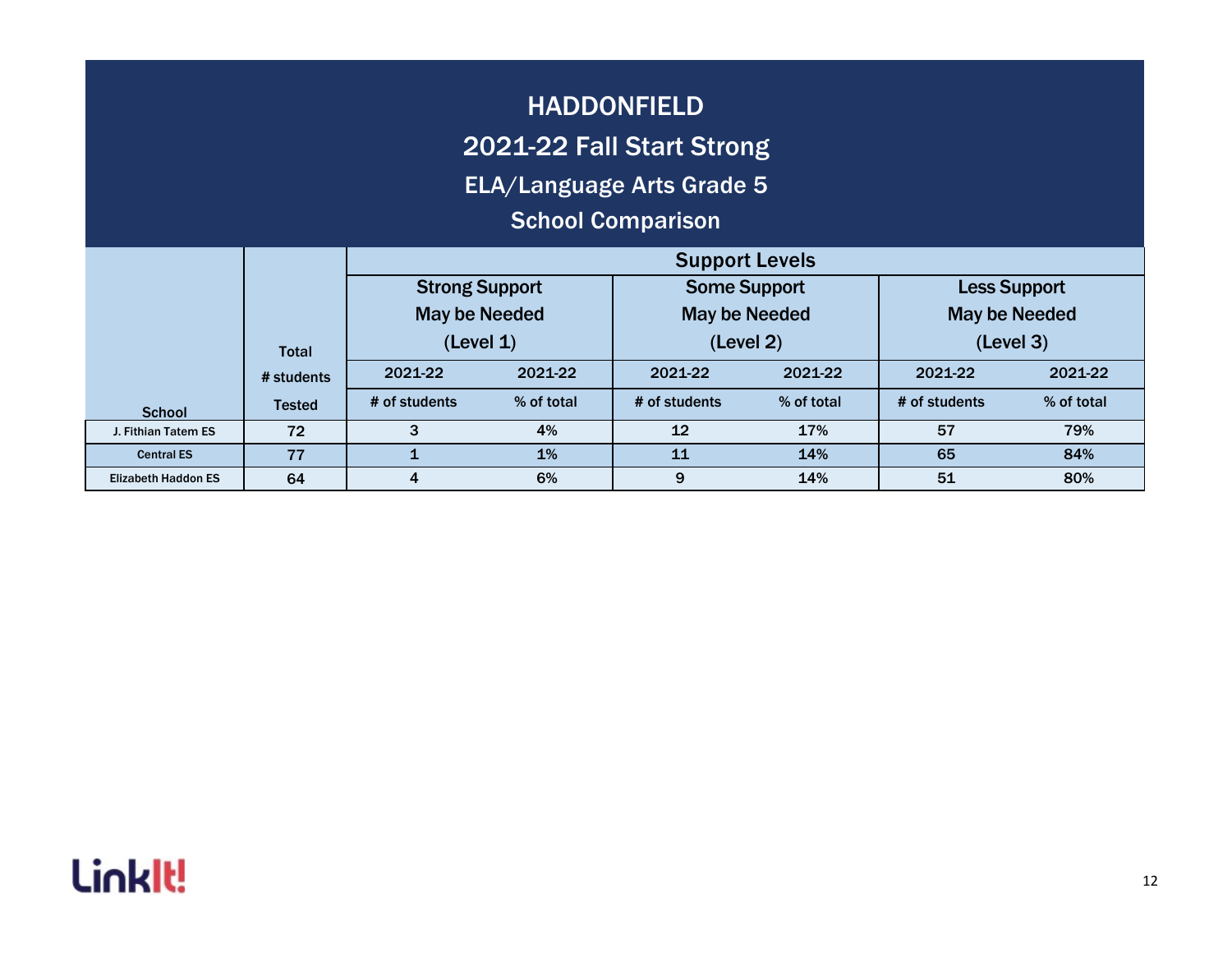#### 2021-22 Fall Start Strong

Mathematics Grade 4

#### School Comparison

|                            |               |                       |            | <b>Support Levels</b> |            |                      |            |
|----------------------------|---------------|-----------------------|------------|-----------------------|------------|----------------------|------------|
|                            |               | <b>Strong Support</b> |            | <b>Some Support</b>   |            | <b>Less Support</b>  |            |
|                            |               | <b>May be Needed</b>  |            | <b>May be Needed</b>  |            | <b>May be Needed</b> |            |
|                            | <b>Total</b>  | (Level 1)             |            | (Level 2)             |            | (Level 3)            |            |
|                            | # students    | 2021-22               | 2021-22    | 2021-22               | 2021-22    | 2021-22              | 2021-22    |
| <b>School</b>              | <b>Tested</b> | # of students         | % of total | # of students         | % of total | # of students        | % of total |
| J. Fithian Tatem ES        | 66            |                       | 3%         | 20                    | 30%        | 44                   | 67%        |
| <b>Central ES</b>          | 76            |                       | 3%         | 12                    | 16%        | 62                   | 82%        |
| <b>Elizabeth Haddon ES</b> | 54            | 8                     | 15%        | 17                    | 31%        | 29                   | 54%        |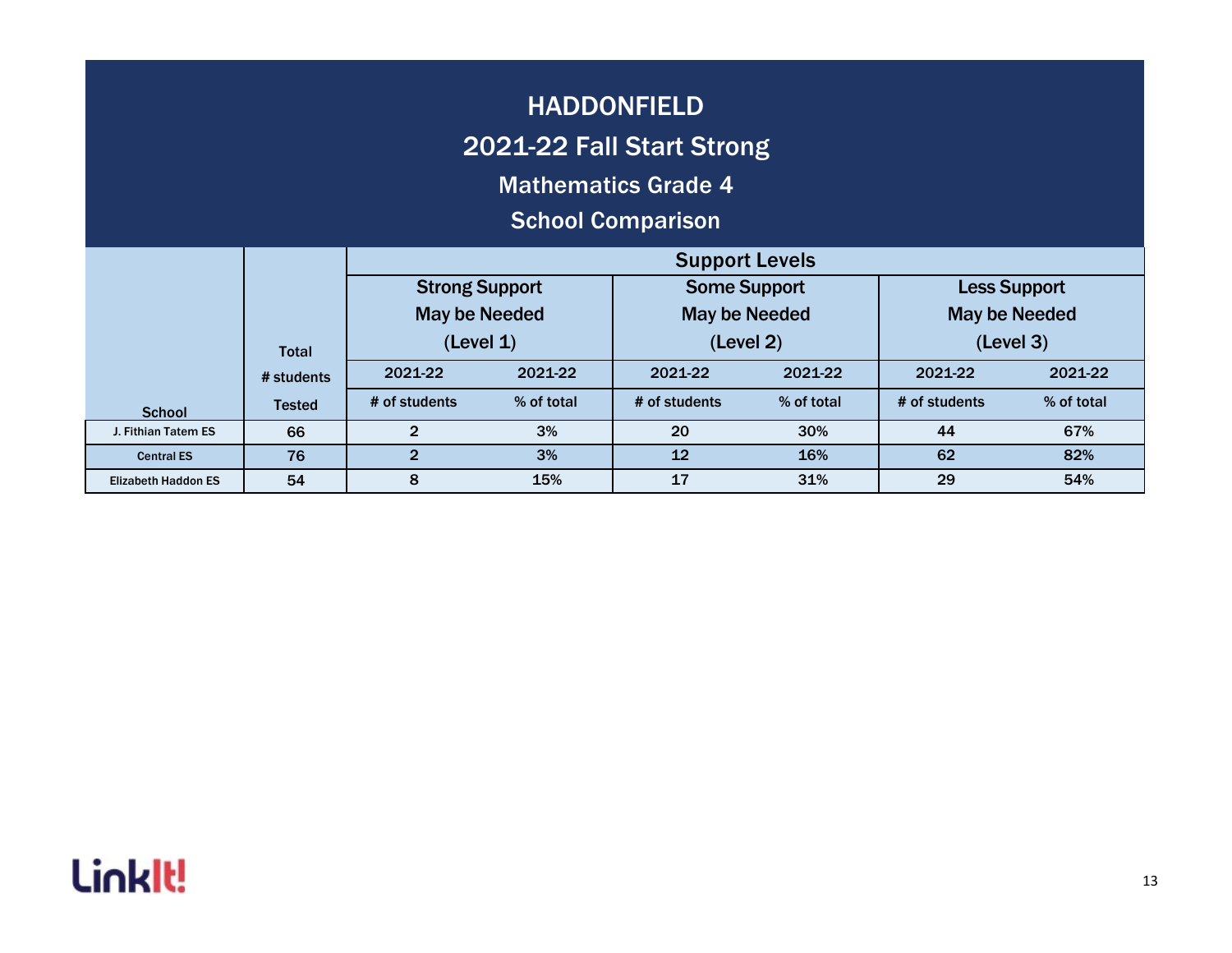#### 2021-22 Fall Start Strong

Mathematics Grade 5

#### School Comparison

|                            |                            |                       |            | <b>Support Levels</b> |            |                      |            |
|----------------------------|----------------------------|-----------------------|------------|-----------------------|------------|----------------------|------------|
|                            |                            | <b>Strong Support</b> |            | <b>Some Support</b>   |            | <b>Less Support</b>  |            |
|                            |                            | <b>May be Needed</b>  |            | <b>May be Needed</b>  |            | <b>May be Needed</b> |            |
|                            | <b>Total</b><br># students | (Level 1)             |            | (Level 2)             |            | (Level 3)            |            |
|                            |                            | 2021-22               | 2021-22    | 2021-22               | 2021-22    | 2021-22              | 2021-22    |
| <b>School</b>              | <b>Tested</b>              | # of students         | % of total | # of students         | % of total | # of students        | % of total |
| J. Fithian Tatem ES        | 72                         | 15                    | 21%        | 17                    | 24%        | 40                   | 56%        |
| <b>Central ES</b>          | 77                         | 11                    | 14%        | 19                    | 25%        | 47                   | 61%        |
| <b>Elizabeth Haddon ES</b> | 64                         | 12                    | 19%        | 20                    | 31%        | 32                   | 50%        |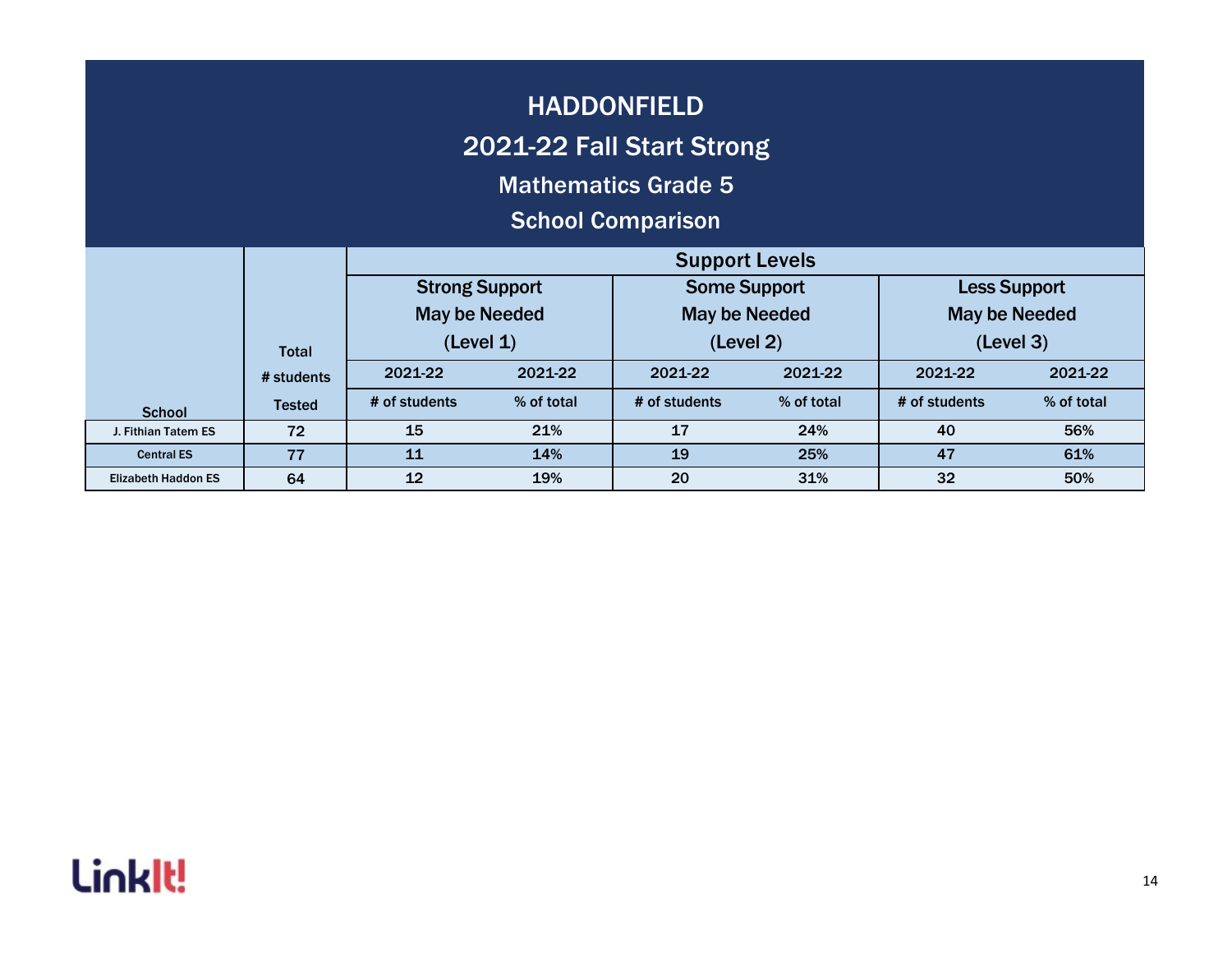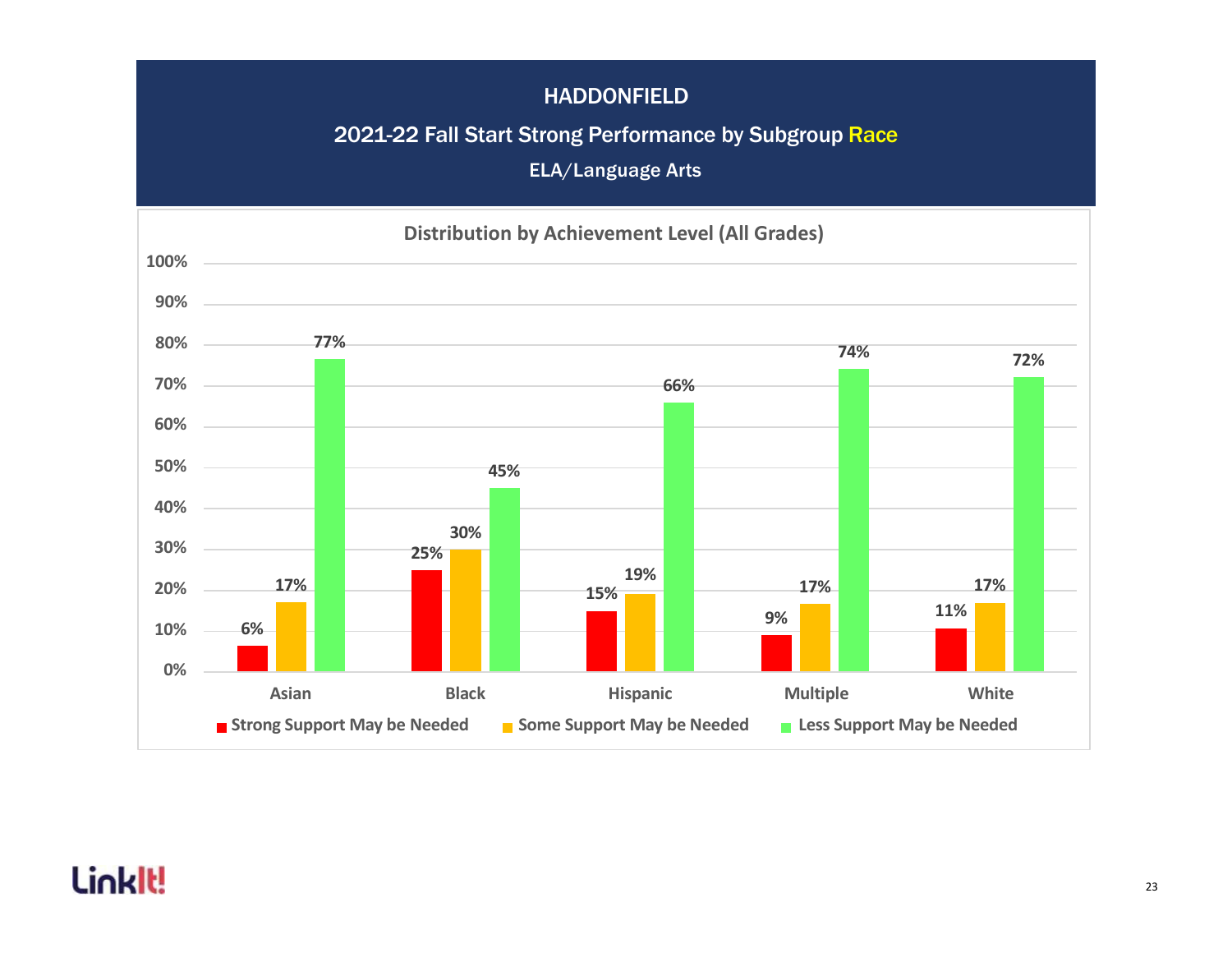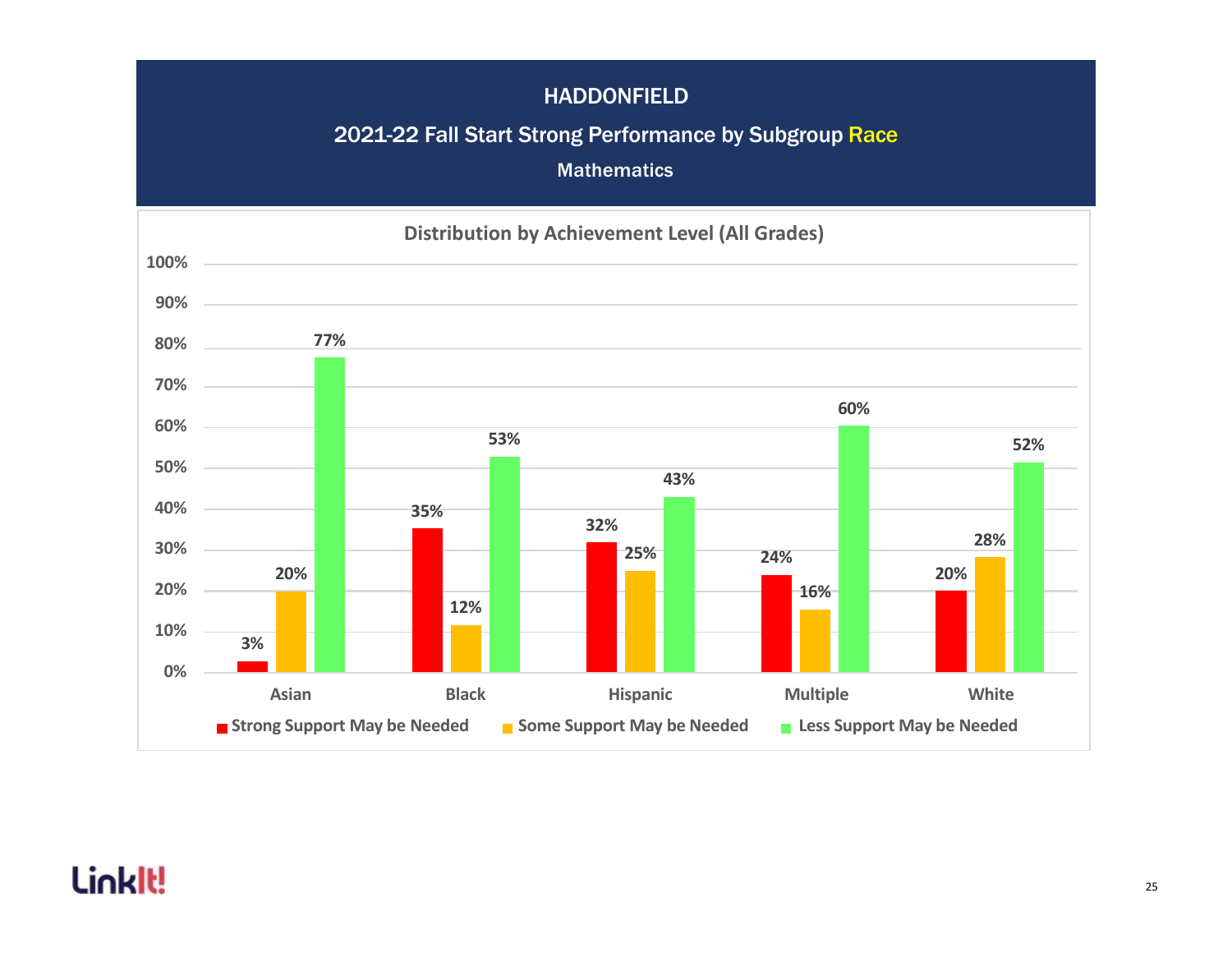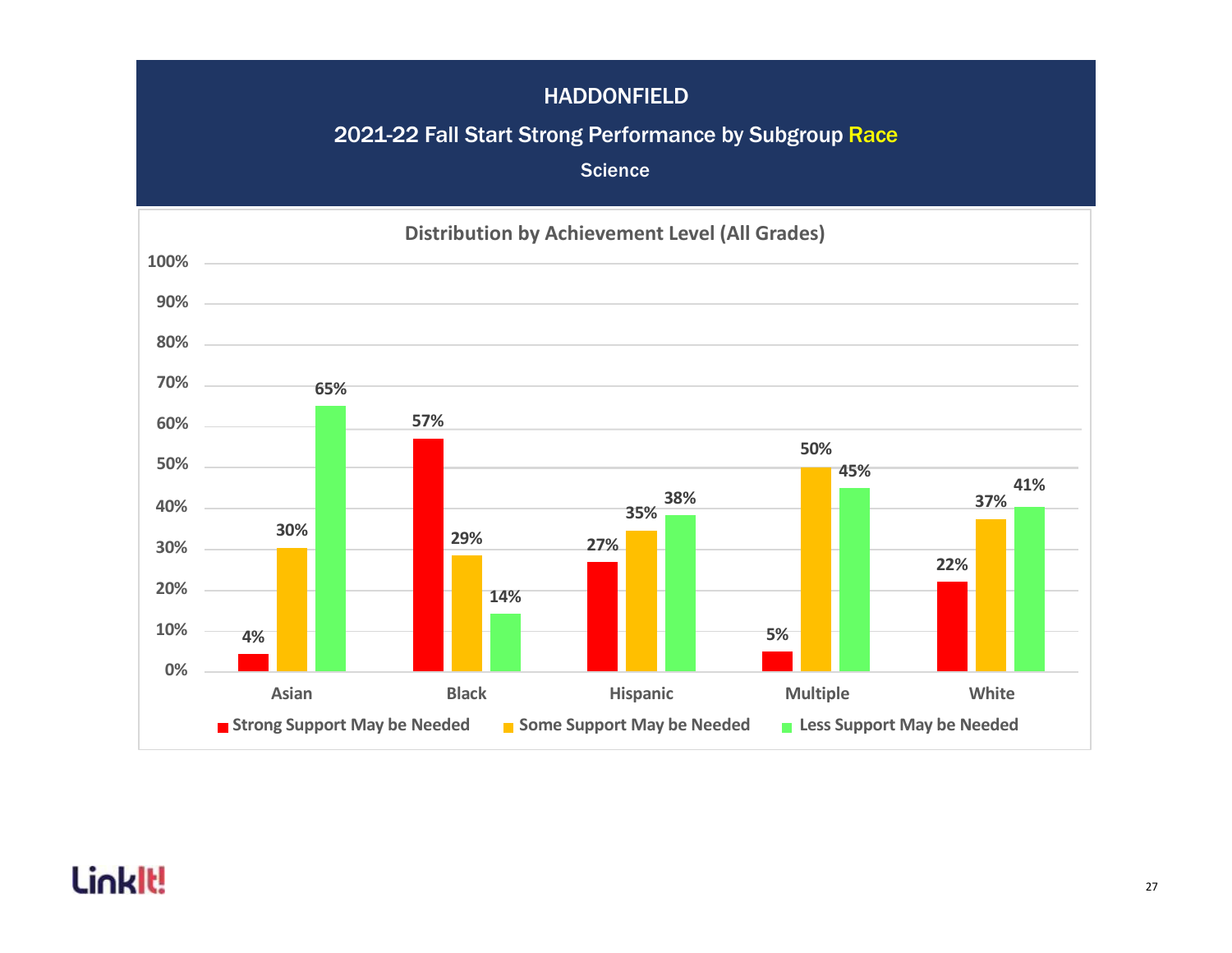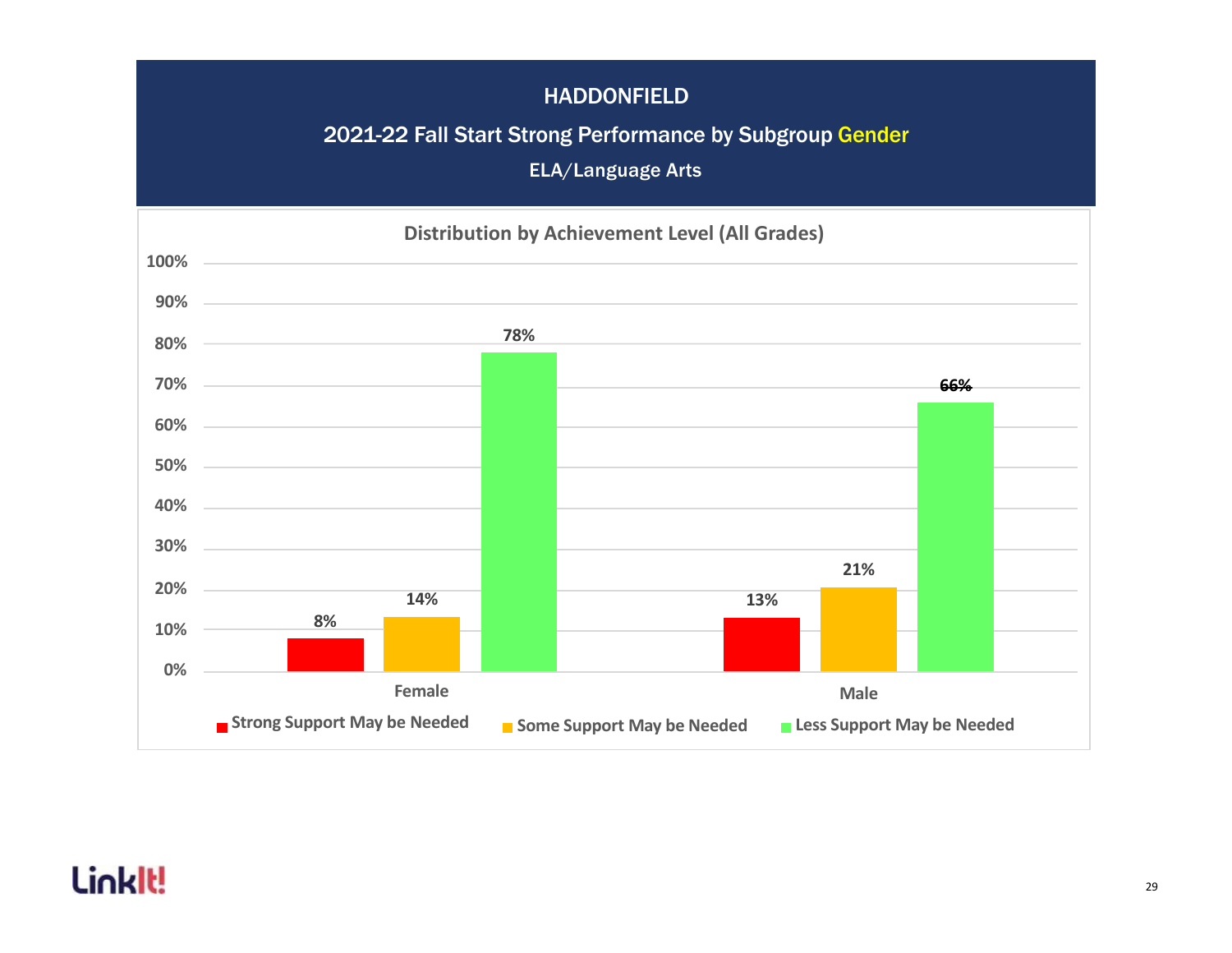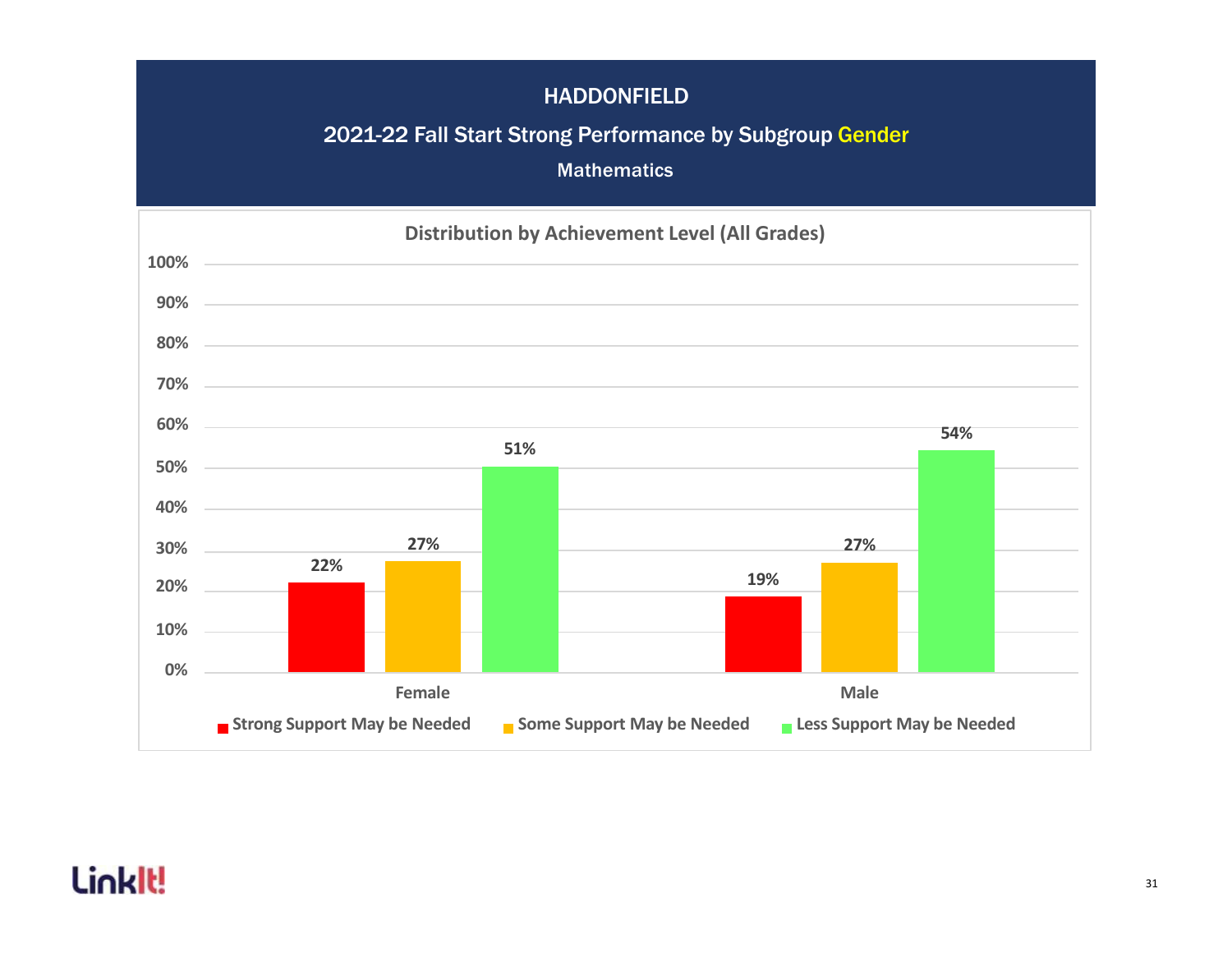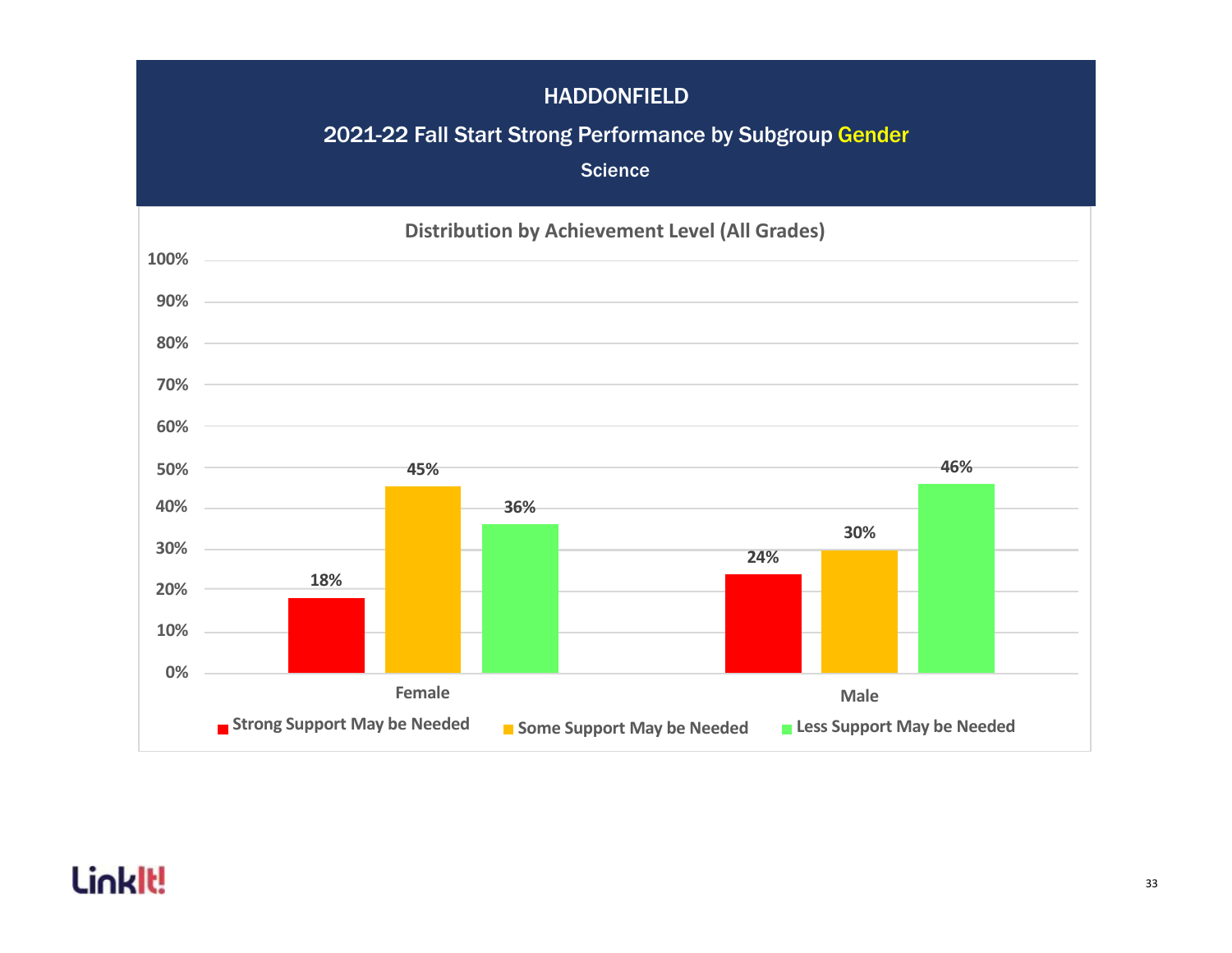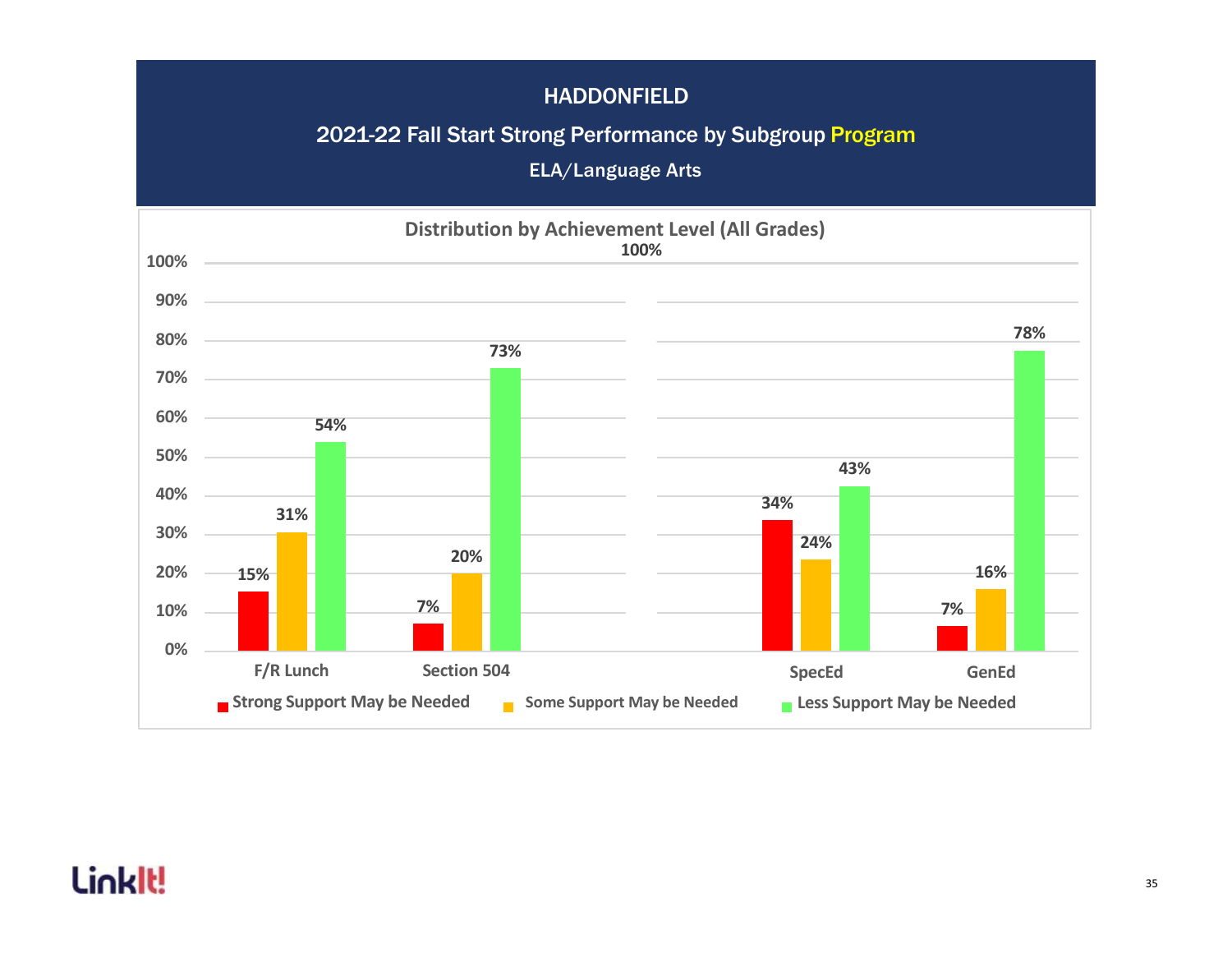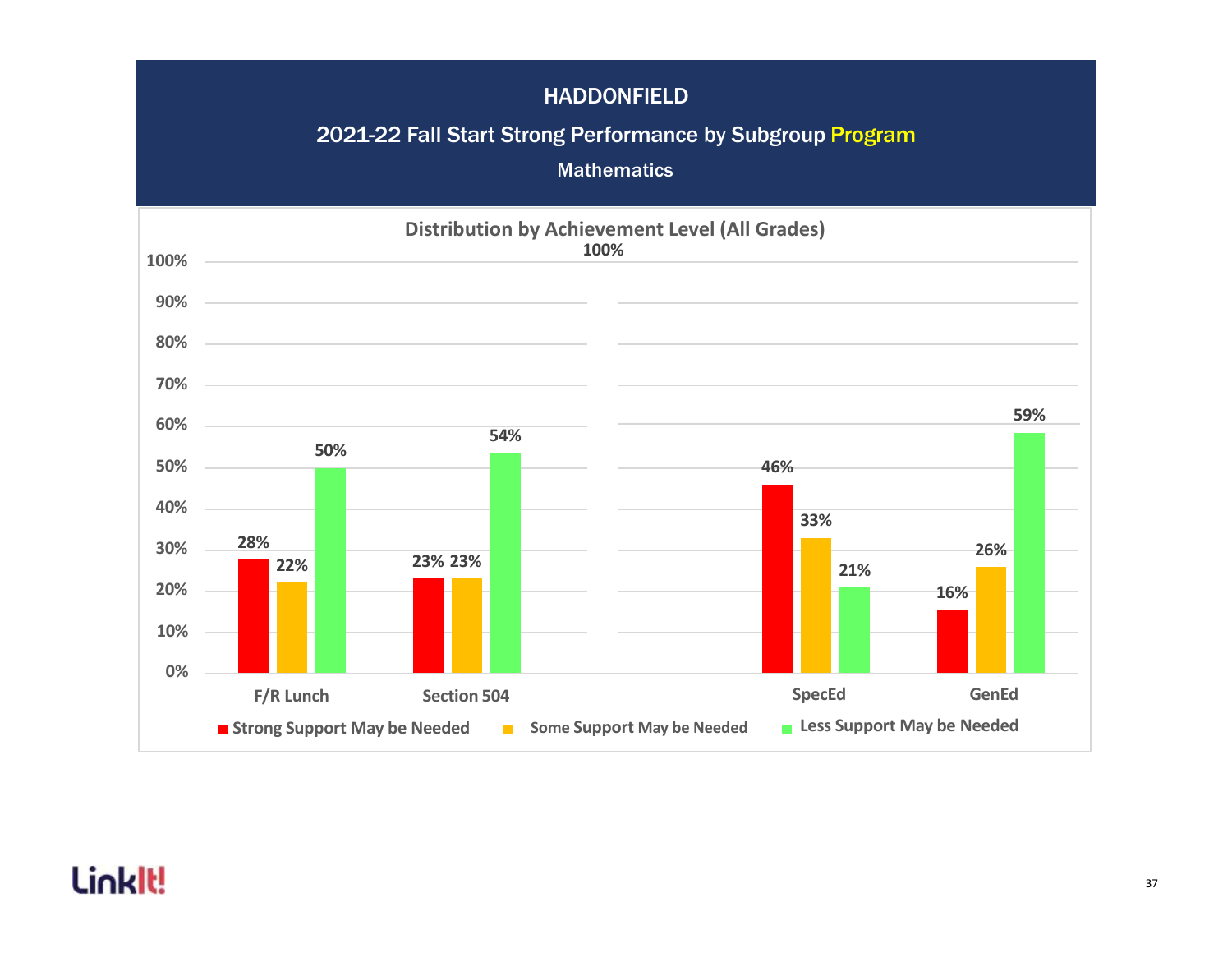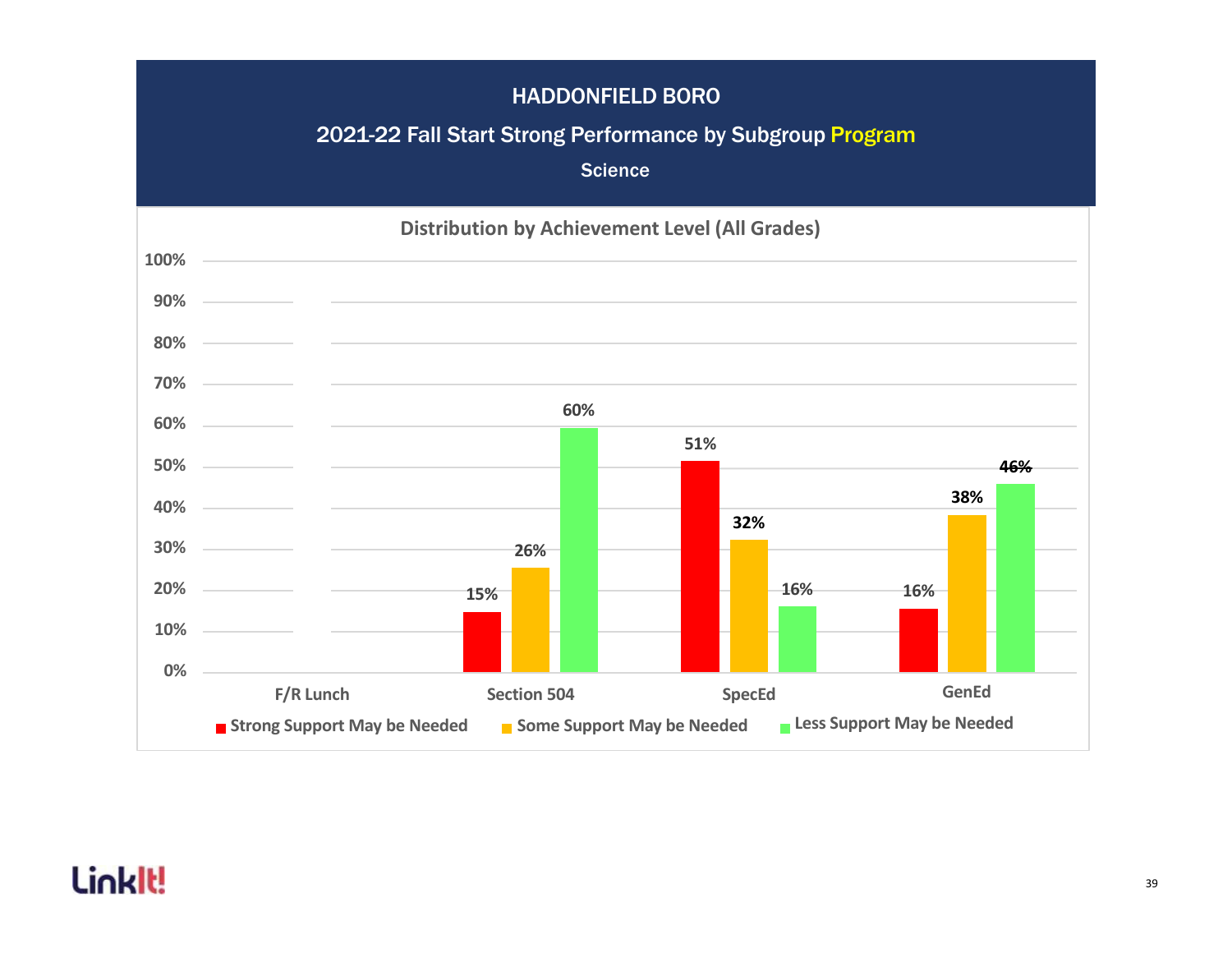## Comparison to DFG&J Districts

#### **Start Strong ELA results (all grades):**

- Haddonfield Level 1 (strong support needed): 11%
	- DFG J Level 1 (strong support needed): 11%
- Haddonfield Level 2 (some support needed): 17%
	- DFG J Level 2 (some support needed): 17%
- Haddonfield Level 3 (less support needed): 72%
	- DFG J Level 3 (less support needed): 72%
- Our ELA scores (all grades) are identical to that of DFG&J.

#### **Start Strong Math results (all grades):**

- Haddonfield Level 1 (strong support needed): 21%
	- DFG J Level 1 (strong support needed): 17%
- Haddonfield Level 2 (some support needed): 27%
	- DFG J Level 2 (some support needed): 24%
- Haddonfield Level 3 (less support needed): 52%
	- DFG J Level 3 (less support needed): 59%
- Our Math scores (all grades) are within range of DFG&J, but indicate we had more students who needed strong and some support, and we had less of our top performers who did well.